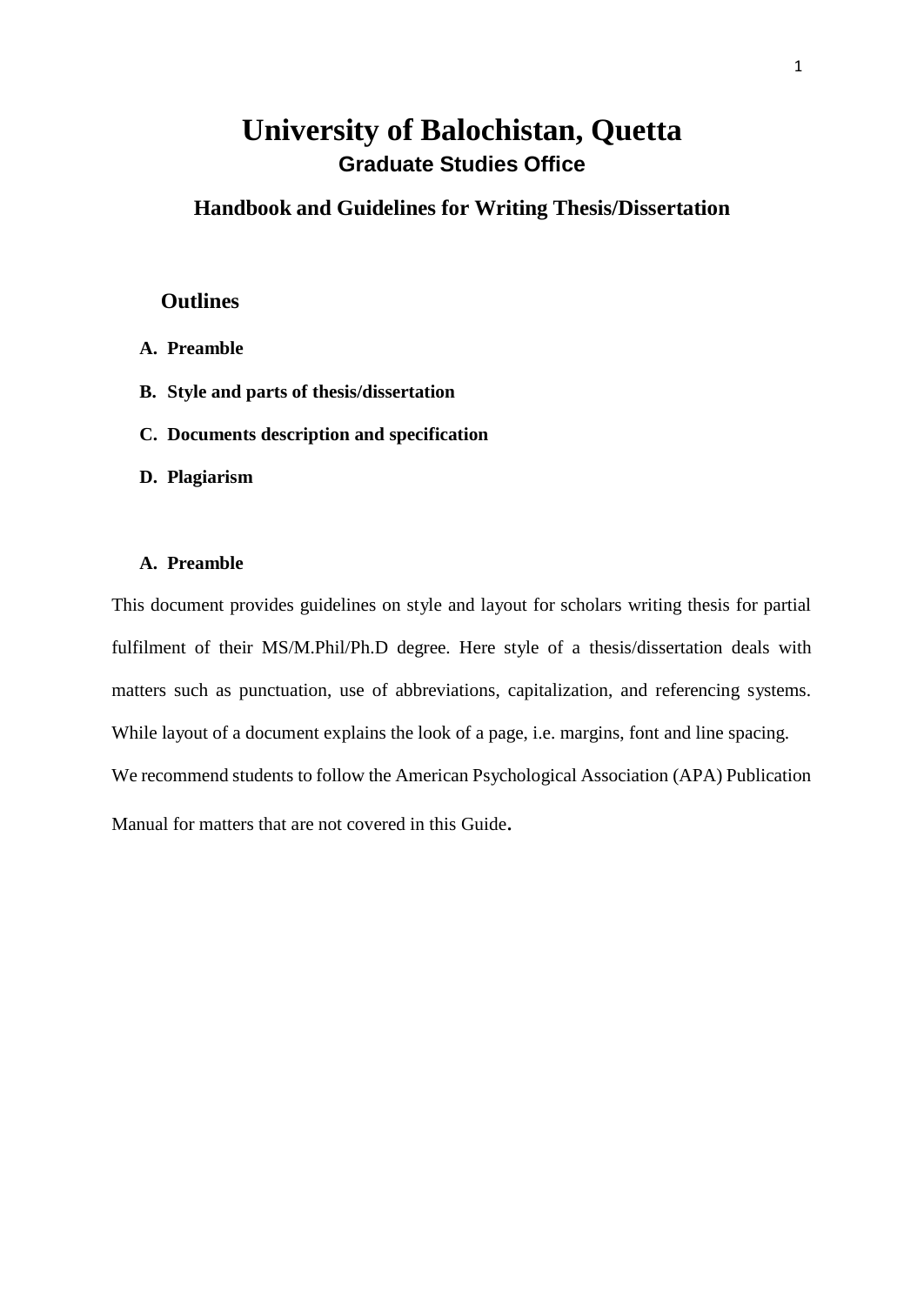#### **B. Style and parts of thesis/dissertation**

## **1. Style**

The Thesis/Dissertation documentation should be written clear and concise, and use following specifications.

- Paper size: A4 (8.27" x 11.69).
- Font style: Times New Roman.
- Font Size: 12pt normal for writing in English and 16pt normal for writing in Urdu.
- All Headings: 12pt bold for writing in English and 16pt bold for writing in Urdu.
- Line Spacing: double space.
- Margins: Left: 1.5 in, Right: 1in, Top: 1 in, Bottom: 1 in.
- Include a **page header,** insert page numbers flush right, in page header

## 2. **Parts of a Thesis/dissertation**

MS/M.Phil/PhD thesis/dissertation should consist of following parts:

- i. Title Page
- ii. Acknowledgement
- iii. Certificates from the supervisor and Co-supervisor
- iv. Abstract
- v. Table of Contents
- vi. List of Tables
- vii. List of Figures
- viii. List of Abbreviations
- ix. Main Text Body
- x. References
- xi. Appendices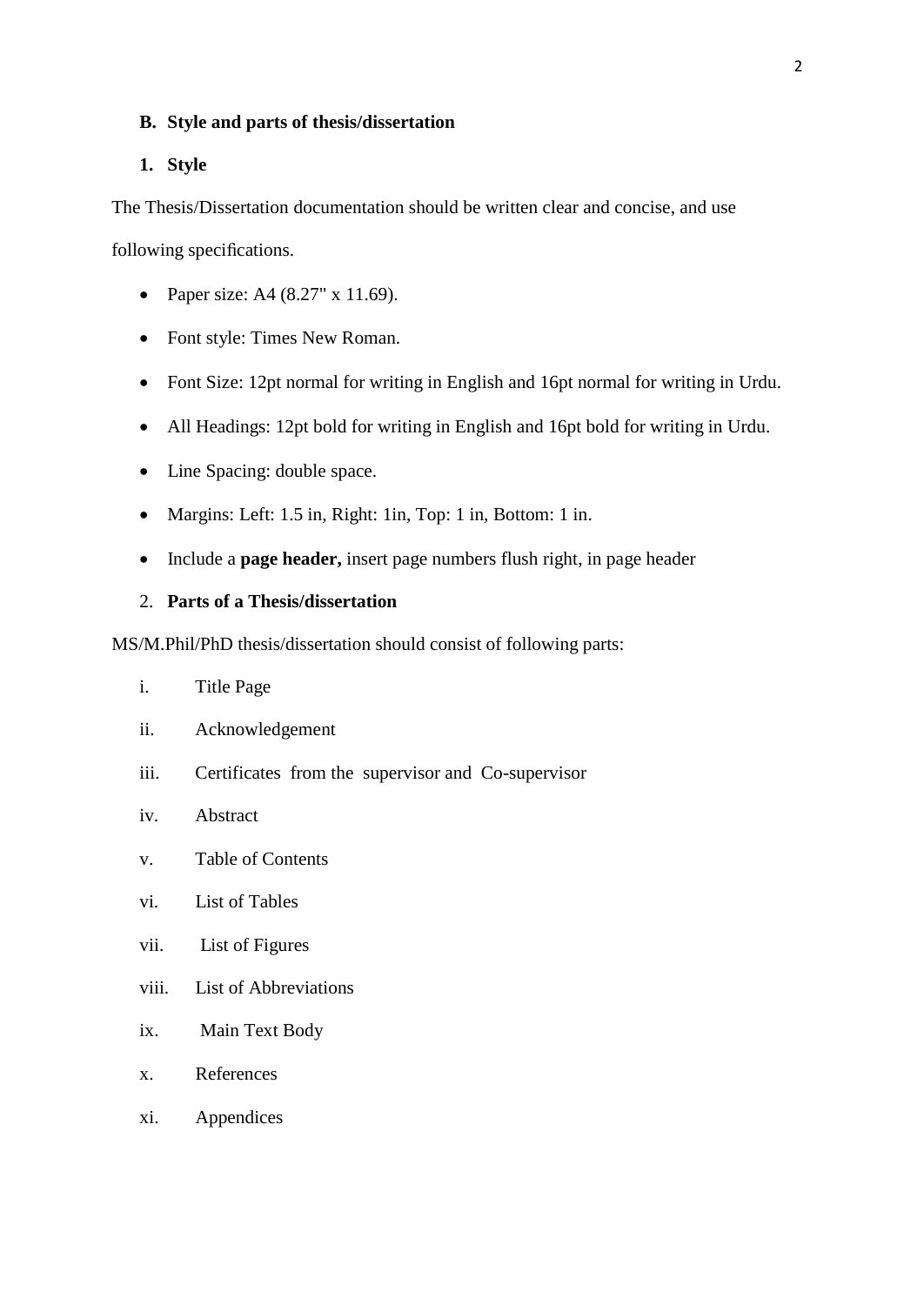## **i. Title Page**

## **Title page description**

| <b>Item</b>                  | <b>Description</b>                                                                |
|------------------------------|-----------------------------------------------------------------------------------|
| Title of thesis/dissertation | Type title of your thesis/dissertation in upper and lowercase letters, center     |
|                              | aligned and after 2 lines space of the page using time new roman, font 16 bold    |
|                              | for writing in English and font 20 bold for writing in urdu.                      |
| University logo              | After the title, place the "University logo" center aligned having 4-lines space  |
|                              | between title and monogram.                                                       |
| By                           | Beneath the "logo" type "by" after 3-lines spaces using font 12 bold face,        |
|                              | center aligned.                                                                   |
| <b>Scholar Name</b>          | Center aligned, bold face and have 1-line space after declaration "By"            |
| "For Partial Fulfilment of   | Center aligned, using 12 font un-bold and have 3-line space after declaration     |
| MS/M.Phil/PhD Degree         | "Scholar Name"                                                                    |
| Supervisor                   | Right aligned at 2in, bold face, 12 font and have 2-line spaces after declaration |
|                              | "For Partial Fulfilment of MS/M.Phil/PhD Degree"                                  |
| Name of Supervisor           | Left aligned, bold face, 12 font at 2in, and on the same line as "Supervisor"     |
| Co-supervisor                | Right aligned, bold face, 12 font at 2in, and very next line after "supervisor"   |
| Name of Co-supervisor        | Left aligned, bold face, 12 font at 2in, and on the same line as "Supervisor".    |
| Department/Centre/Institute  | Center aligned, bold face, 14 font and have 4-lines space after "co-              |
| Name                         | supervisor".                                                                      |
| <b>University Name</b>       | Center aligned, bold face, 14 font in very next line after "Department Name".     |
| Session                      | Center aligned, bold face, 12 font in very next line after "University Name".     |

## Note: except title all writing on title page of font 12 and 14 bold face should be written in 16 *and 18 bold face for writing in Urdu*.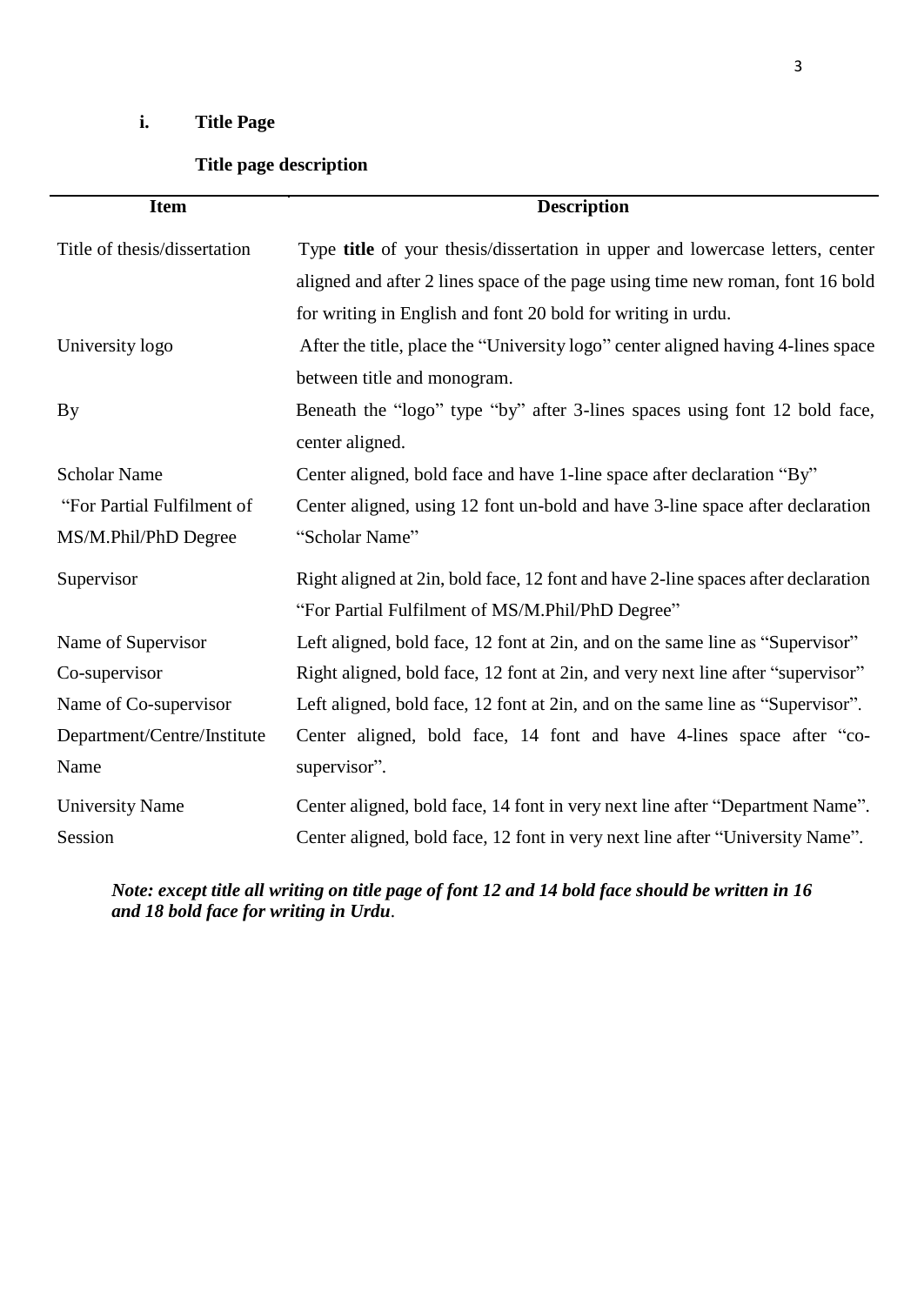## **Title page sample**

The title page of your thesis/Dissertation must look like this:

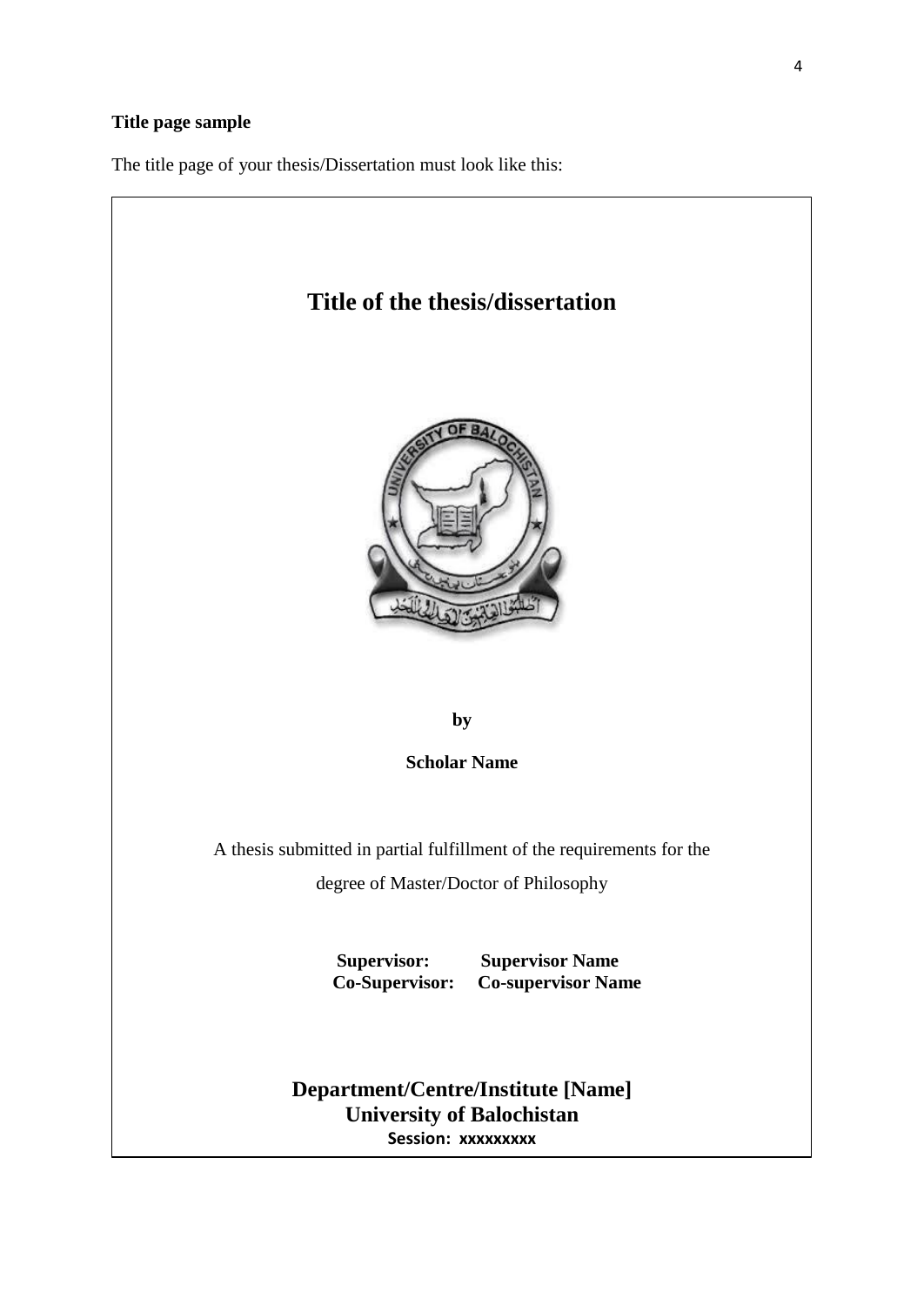# **Author's Declaration**

I \_\_\_\_\_\_\_\_\_\_\_\_\_\_\_\_\_\_\_\_\_\_\_\_\_\_\_\_\_\_\_\_\_\_\_\_\_\_\_\_\_\_\_\_\_\_\_\_\_\_\_\_ hereby state that my PhD thesis titled \_\_\_\_\_\_\_\_\_\_\_\_\_\_\_\_\_\_\_\_\_\_\_\_\_\_\_\_\_\_\_\_\_\_\_\_\_\_\_\_\_\_\_\_\_\_\_\_\_\_\_\_\_\_\_\_\_\_\_\_\_\_\_\_\_\_\_\_\_\_\_\_\_\_\_\_\_\_\_\_\_\_\_\_\_\_\_\_\_

\_\_\_\_\_\_\_\_\_\_\_\_\_\_\_\_\_\_\_\_\_\_\_\_\_\_\_\_\_\_\_\_\_\_\_\_\_\_\_\_\_\_\_\_\_\_\_\_\_\_\_\_\_\_\_\_\_\_\_\_\_\_\_\_\_\_\_\_\_\_\_\_\_\_\_\_\_\_\_\_\_ is my

own work and has not been submitted previously by me for taking any degree from this University

**UNIVERSITY OF BALOCHISTAN, QUETTA** or anywhere else in the country/world.

ii

At any time if my statement is found to be incorrect even after my Graduate the university has the right to withdraw my PhD degree.

> Name of Student Date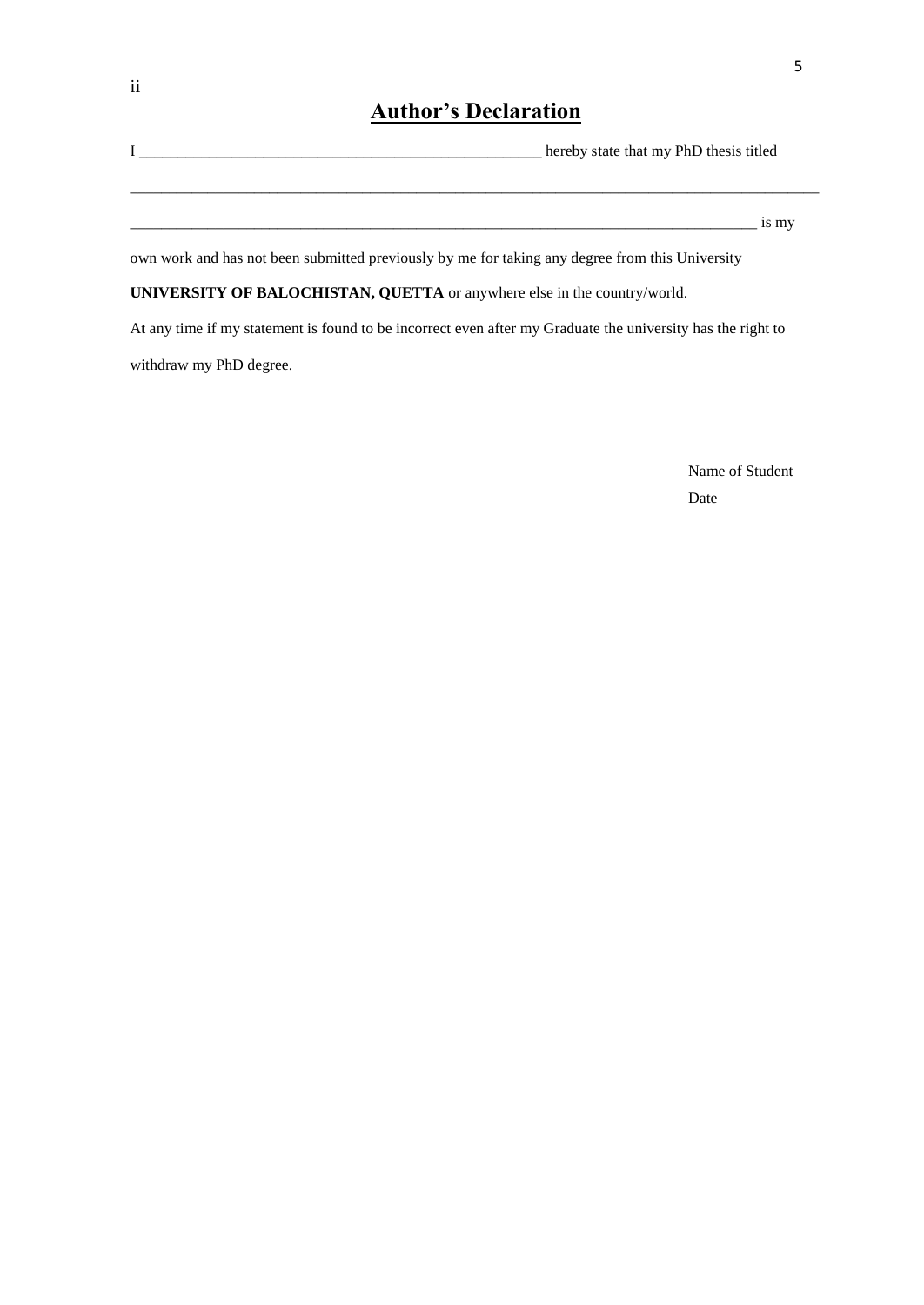\_\_\_\_\_\_\_\_\_\_\_\_\_\_\_\_\_\_\_\_\_\_\_\_\_\_\_\_\_\_\_\_\_\_\_\_\_\_\_\_\_\_\_\_\_\_\_\_\_\_\_\_\_\_\_\_\_\_\_\_\_\_\_\_\_\_\_\_\_\_\_\_\_\_\_\_\_\_\_\_\_\_\_\_\_\_\_\_\_

\_\_\_\_\_\_\_\_\_\_\_\_\_\_\_\_\_\_\_\_\_\_\_\_\_\_\_\_\_\_\_\_\_\_\_\_\_\_\_\_\_\_\_\_\_\_\_\_\_\_\_\_\_\_\_\_\_\_\_\_\_\_\_\_\_\_\_\_\_\_\_\_\_\_\_\_\_\_\_\_\_

I solemnly declare that research work presented in the thesis titled \_\_\_\_\_\_\_\_\_\_\_\_\_\_\_\_\_\_\_\_\_\_\_\_\_\_\_\_\_\_\_\_\_\_\_

Is solely my research work with no significant contribution from any other person. Small contribution/help wherever taken has been duly acknowledge and that complete thesis has been written by me.

I understand the zero tolerance policy of the HEC and **UNIVERSITY OF BALOCHISTAN, QUETTA** towards plagiarism. Therefore, I as an Author of the above titled thesis declare that no portion of my thesis has been plagiarized and any material used as reference is properly referred/cited.

I undertake that if I am found guilty of any formal plagiarism in the above titled thesis even after award of PhD degree and that HEC and the University has the right to publish my name of the HEC/University Website on which names of students are placed who submitted plagiarized thesis.

Student / Author Signature: \_\_\_\_\_\_\_\_\_\_\_\_\_\_\_\_\_\_\_\_\_\_

Name: \_\_\_\_\_\_\_\_\_\_\_\_\_\_\_\_\_\_\_\_\_\_\_\_\_\_\_\_\_\_\_\_\_\_\_\_\_\_\_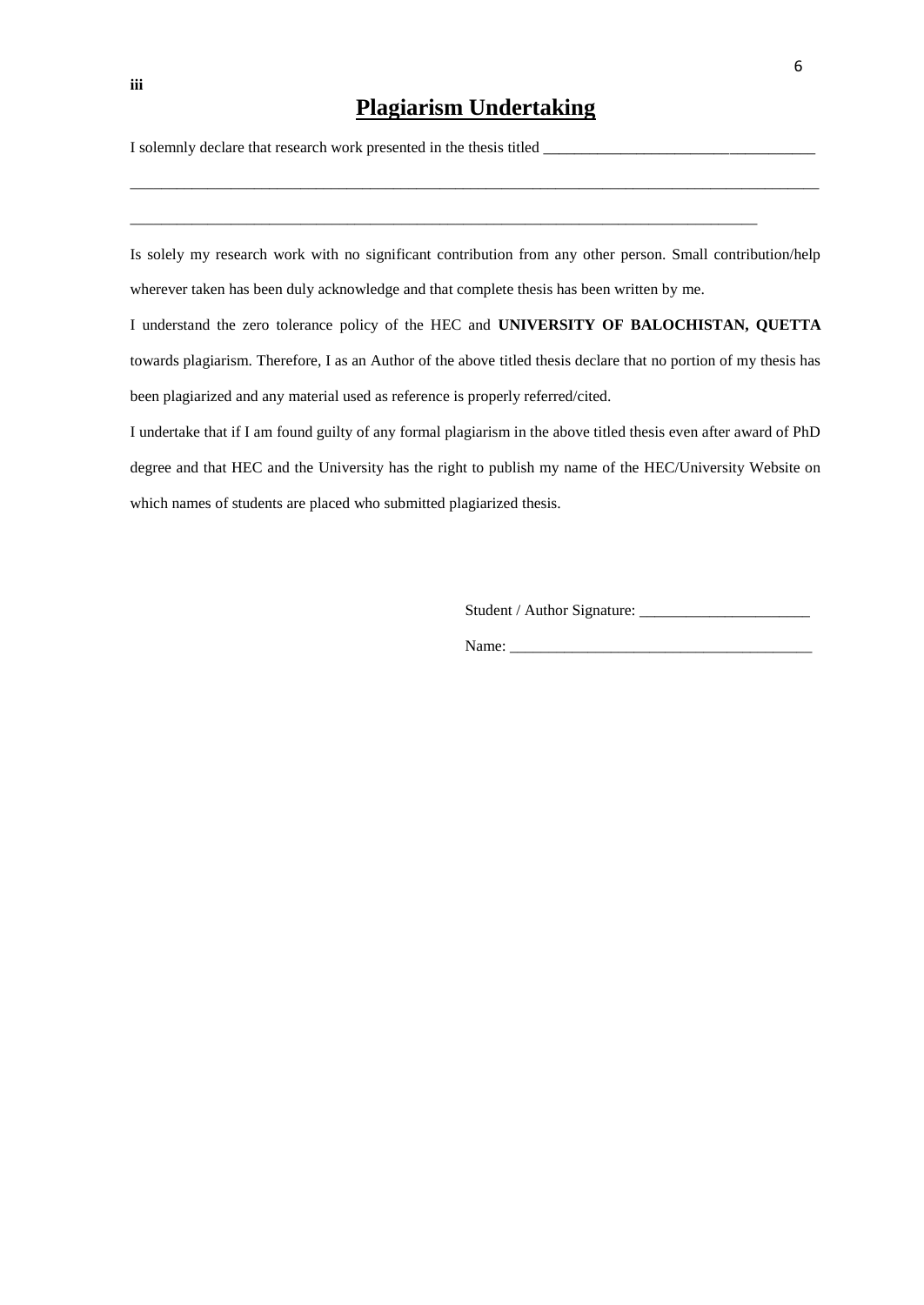# **Certificate of Approval**

|                   |                                                                    | was was a series of the contract of the contract of the contract of the contract of the contract of the contract of the contract of the contract of the contract of the contract of the contract of the contract of the contra |
|-------------------|--------------------------------------------------------------------|--------------------------------------------------------------------------------------------------------------------------------------------------------------------------------------------------------------------------------|
|                   |                                                                    | No part of this thesis has been submitted anywhere else for any other degree. This thesis is submitted to the                                                                                                                  |
|                   |                                                                    | university of Balochistan, Quetta in partial fulfillment of                                                                                                                                                                    |
|                   |                                                                    |                                                                                                                                                                                                                                |
|                   |                                                                    |                                                                                                                                                                                                                                |
|                   | UNIVERSITY OF BALOCHISTAN, QUETTA.                                 |                                                                                                                                                                                                                                |
|                   |                                                                    |                                                                                                                                                                                                                                |
|                   | <b>Examination Committee:</b>                                      |                                                                                                                                                                                                                                |
|                   | a) External Examiner 1: Name<br>(Designation & Office Address)     |                                                                                                                                                                                                                                |
| b)                | <b>External Examiner 2: Name</b><br>(Designation & Office Address) |                                                                                                                                                                                                                                |
|                   | <b>Internal Examiner: Name</b>                                     |                                                                                                                                                                                                                                |
| a)                | (Designation & Office Address)                                     |                                                                                                                                                                                                                                |
|                   | <b>Supervisor Name:</b>                                            |                                                                                                                                                                                                                                |
| Name of Dean/HOB: |                                                                    | Signature                                                                                                                                                                                                                      |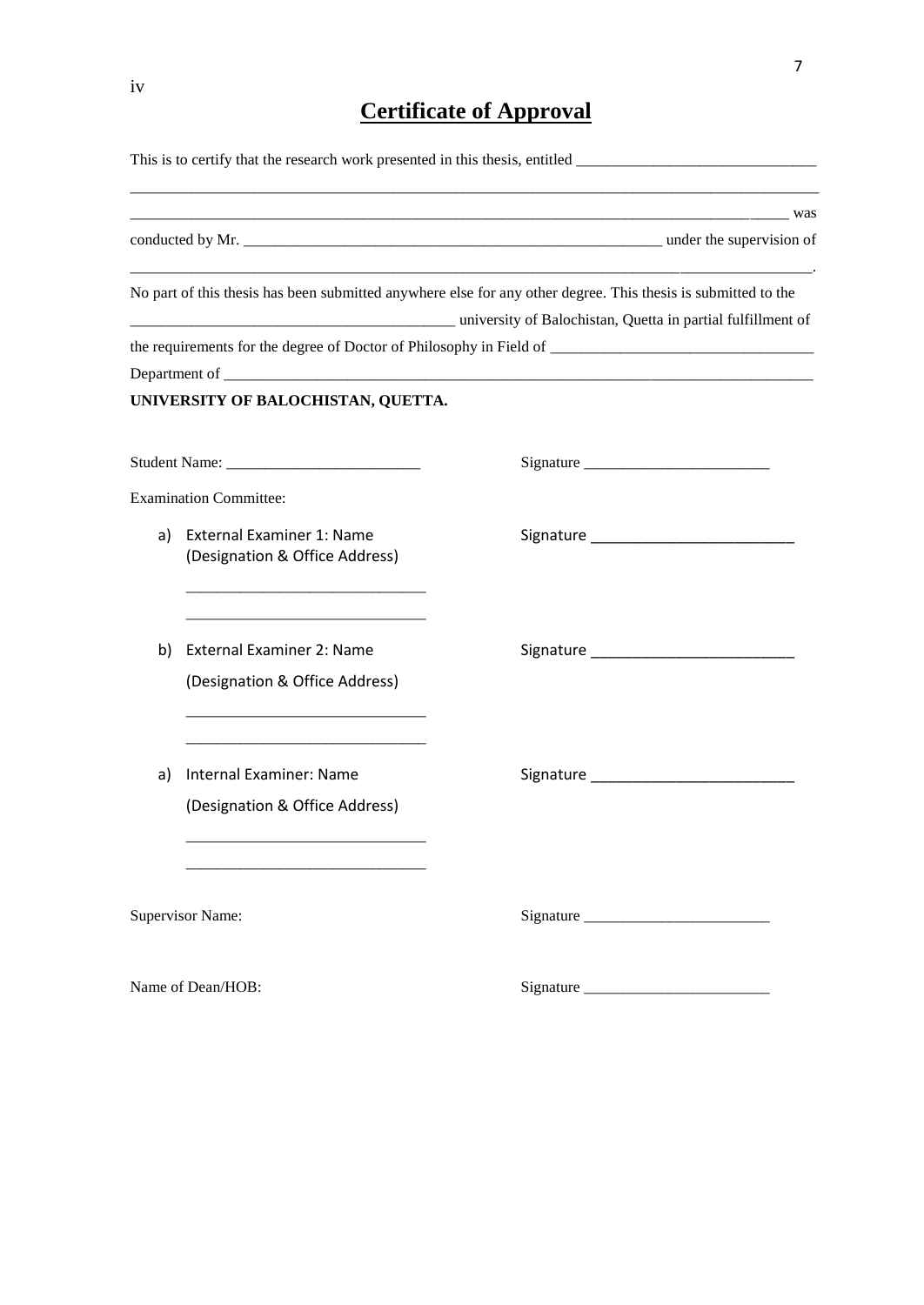## **OFFICE OF THE CONTROLLER OF EXAMINATIONS NOTIFICATION**

| N.<br>,,,                           | ________________________________ |                                                 |  |
|-------------------------------------|----------------------------------|-------------------------------------------------|--|
|                                     |                                  |                                                 |  |
| the contract of the contract of the |                                  | the contract of the contract of the contract of |  |

It is notified for information of all concerned that Mr/Ms.

Scholar of \_\_\_\_\_\_\_\_\_\_\_\_\_\_\_\_\_\_\_\_\_\_\_\_\_ of **UNIVERSITY OF BALOCHISTAN, QUETTA** has completed

all the requirements for the award of PhD degree in the discipline \_\_\_\_\_\_\_\_\_\_\_\_\_\_

\_\_\_\_\_\_\_\_\_\_\_\_\_\_\_\_\_\_\_\_\_\_\_\_\_\_\_\_\_\_\_\_\_\_\_\_\_\_\_\_\_\_\_\_\_\_\_\_\_\_\_\_\_\_\_\_\_\_\_\_\_\_\_\_\_ as per detail given hereunder:

| PhD in Education |                       |             | <b>Cumulative Result</b> |                  |       |                             |
|------------------|-----------------------|-------------|--------------------------|------------------|-------|-----------------------------|
| Registration     | Father's<br>Scholar's |             | <b>Credit Hours</b>      |                  |       | Cumulative                  |
| No.              | Name                  | <b>Name</b> | Course<br>Work           | Research<br>Work | Total | Grade point<br>Average CGPA |
|                  |                       |             |                          |                  |       |                             |

Research Topic: \_\_\_\_\_\_\_\_\_\_\_\_\_\_\_\_\_\_\_\_\_\_\_\_\_\_\_\_\_\_\_\_\_\_\_\_\_\_\_\_\_\_\_\_\_\_\_\_\_\_\_\_\_\_\_\_\_\_\_\_\_\_\_\_\_\_\_\_\_\_\_\_\_\_\_

**v**

| Local Supervisor-1 Name: |  |
|--------------------------|--|
| Local Supervisor-1 Name: |  |

Foreign/External Examiners:

| a) |          |
|----|----------|
|    |          |
|    |          |
| b) |          |
|    |          |
|    | Address: |

\_\_\_\_\_\_\_\_\_\_\_\_\_\_\_\_\_\_\_\_\_\_\_\_\_\_\_\_\_\_\_\_\_\_\_\_\_\_\_\_\_\_\_\_\_\_\_\_\_\_\_\_\_\_\_\_\_\_\_\_\_\_\_\_\_\_\_\_\_\_\_\_\_\_\_\_\_\_\_\_\_\_\_\_\_\_\_\_\_ \_\_\_\_\_\_\_\_\_\_\_\_\_\_\_\_\_\_\_\_\_\_\_\_\_\_\_\_\_\_\_\_\_\_\_\_\_\_\_\_\_\_\_\_\_\_\_\_\_\_\_\_\_\_\_\_\_\_\_\_\_\_\_\_\_\_\_\_\_\_\_\_\_\_\_\_\_\_\_\_\_\_\_\_\_\_\_\_\_

Detail of Research Articles Published on the basis of Thesis research work:

Note: this result is declaration as notice only: Errors and omissions, if any, are subject to subsequent rectification.

> **Signed by Controller of Examinations**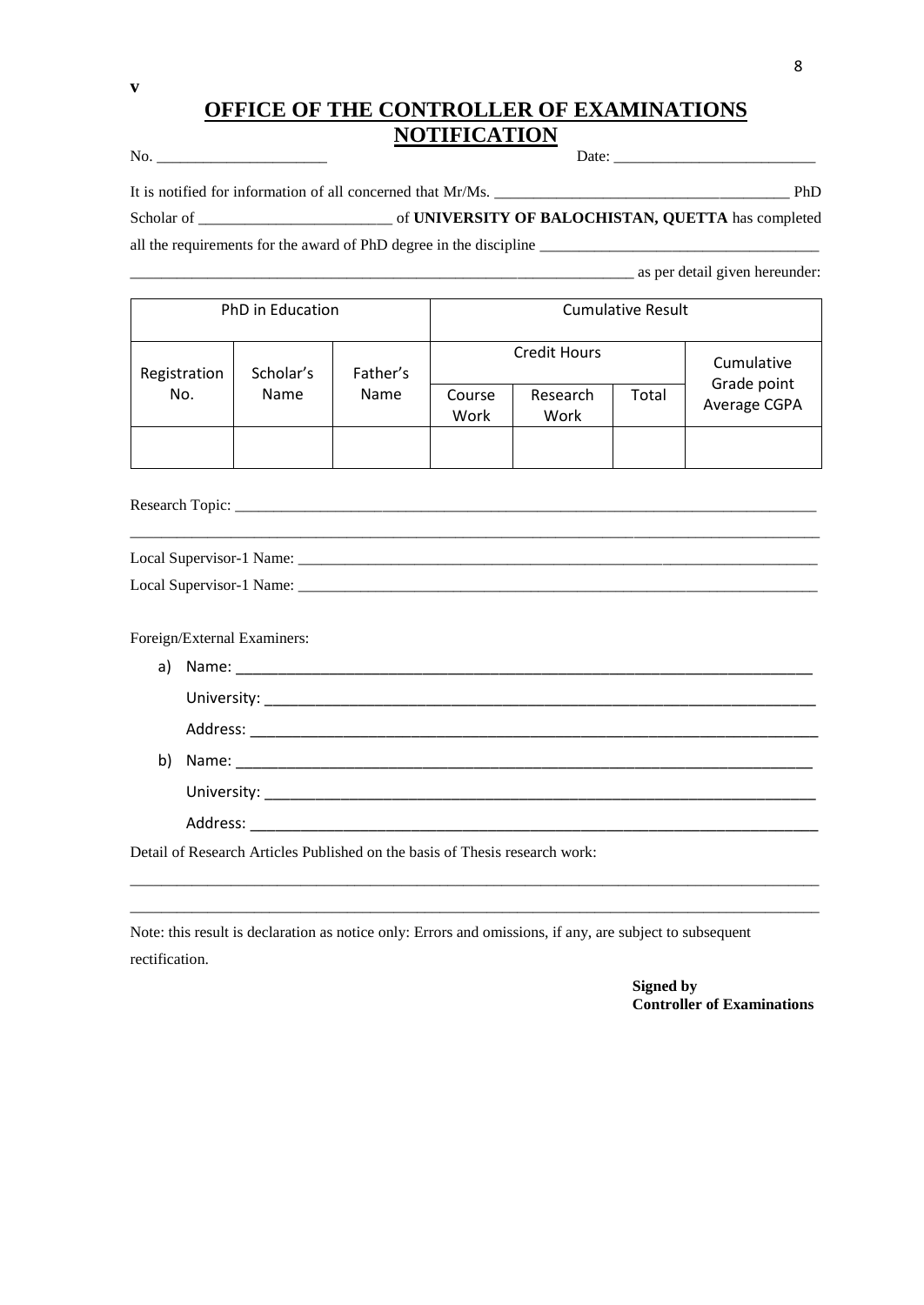## **vi. Acknowledgement**

Being the author of the report, you have to decide about the content of this page. This page should be numbered as Roman numeral, I, II, III.

## **vii. Certificates from the supervisor and Co-supervisor**

The scholar should produce approval of dissertation submission certificate duly sign by supervisor and co-supervisor.

## **viii. Abstract**

The abstract should not exceed maximum of 250 words. This page should be numbered as Roman numeral, ii.

## **ix. Table of contents**

## **Table of contents description**

Table of contents should consist of two levels, i.e. chapter titles as its first level, and section headings as its second level. The third level sub-section headings should not be included in the table of contents

| Fist level (Chapter title | Include | Introduction              |
|---------------------------|---------|---------------------------|
|                           |         | 2. Literature review      |
| Second level (Sections)   | Include | 1.1 Background            |
|                           |         | 1.2 objectives            |
| Third level (Sub section) | Exclude | 1.2.1 specific objectives |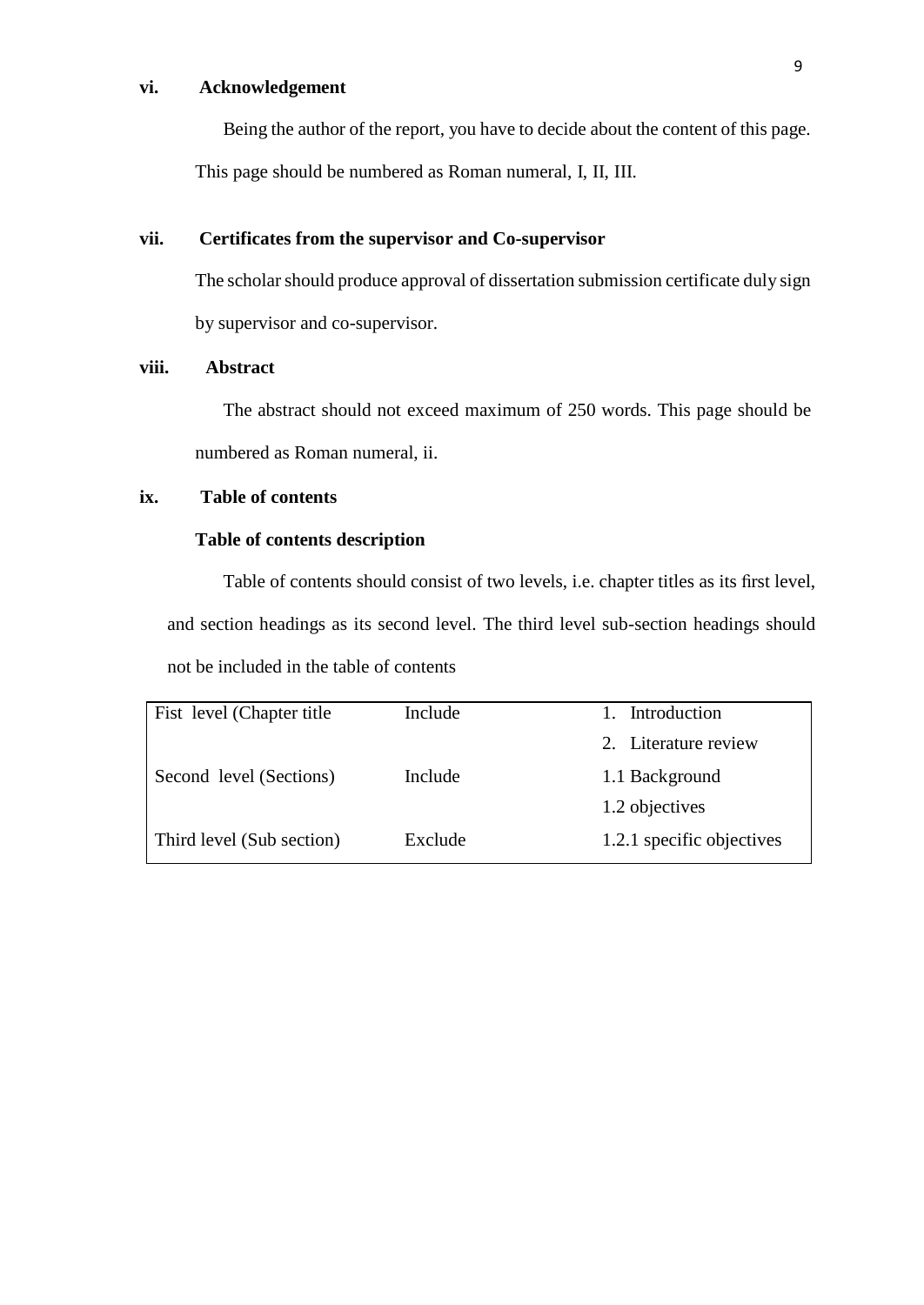|                         | <b>Title Page</b><br>Author's Declaration<br>Plagiarism Undertaking<br>Certificate of Approval<br><b>Controller of Examinations</b><br>Acknowledgement | No page No<br>$\mathbf{I}$<br>III<br>IV<br>V |
|-------------------------|--------------------------------------------------------------------------------------------------------------------------------------------------------|----------------------------------------------|
|                         |                                                                                                                                                        |                                              |
|                         |                                                                                                                                                        |                                              |
|                         |                                                                                                                                                        |                                              |
|                         |                                                                                                                                                        |                                              |
|                         |                                                                                                                                                        |                                              |
|                         |                                                                                                                                                        | VI                                           |
|                         | Certificate from supervisor & co-supervisor                                                                                                            | VII                                          |
|                         | Abstract                                                                                                                                               | <b>VIII</b>                                  |
|                         | <b>Table of Contents</b>                                                                                                                               | IX                                           |
|                         | List of Tables                                                                                                                                         | X                                            |
|                         | List of Figures                                                                                                                                        | XI                                           |
|                         | <b>List of Abbreviations</b>                                                                                                                           | XII                                          |
| 1                       | <b>Introduction</b>                                                                                                                                    | $\mathbf{1}$                                 |
|                         | Background of the Study<br>1.1                                                                                                                         | $\boldsymbol{2}$                             |
|                         | 1.2<br><b>Problem Statement</b>                                                                                                                        | 3                                            |
|                         | Significance / Justification of the Study<br>1.3                                                                                                       | $\overline{\mathbf{4}}$                      |
|                         | Objectives of the Study/Research Questions<br>1.4                                                                                                      | 5                                            |
|                         | Limitation of the Study<br>1.5                                                                                                                         | 6                                            |
| $\overline{2}$          | <b>Literature Review</b>                                                                                                                               | 7                                            |
|                         | 2.1<br>Theoretical/Conceptual Framework                                                                                                                | 8                                            |
|                         | Hypotheses<br>2.2                                                                                                                                      | 9                                            |
| 3                       | <b>Research Methodology</b>                                                                                                                            | 10                                           |
|                         | <b>Research Design</b><br>3.1                                                                                                                          | 11                                           |
|                         | 3.2<br>Data Collection & Variables of the Study                                                                                                        | 12                                           |
|                         | 3.3<br>Sampling                                                                                                                                        | 13                                           |
|                         | 3.4<br><b>Research Analysis Tools</b>                                                                                                                  | 14                                           |
| $\overline{\mathbf{4}}$ | <b>Results</b>                                                                                                                                         | 15                                           |
| 5                       | <b>Conclusion and Recommendations</b>                                                                                                                  | 16                                           |
|                         | <b>References</b>                                                                                                                                      | 17                                           |
|                         | Appendices                                                                                                                                             | 18                                           |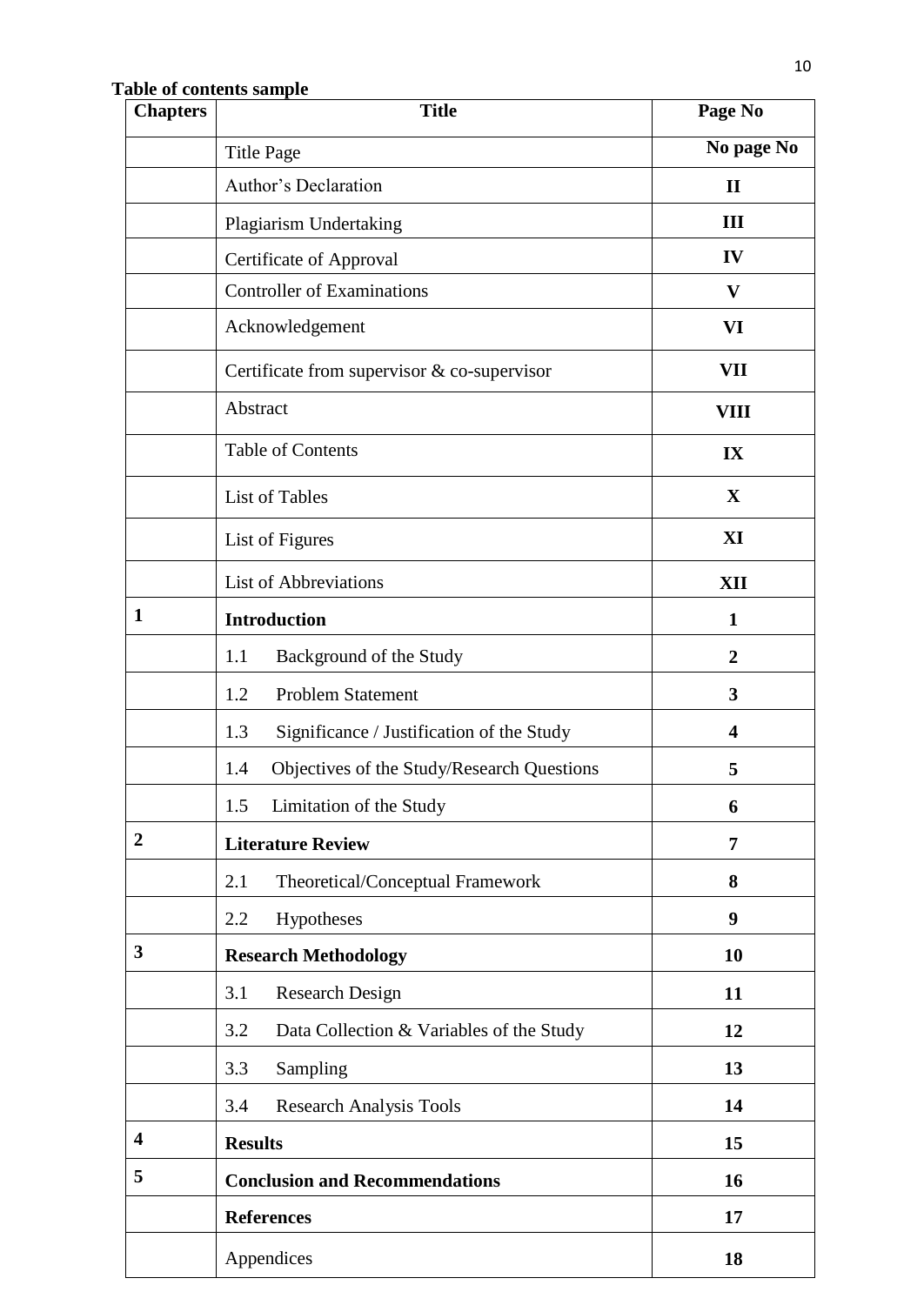#### **X, XI & XII. List of Tables, Figures and Abbreviations**

- o List of tables, figures, and abbreviations should follow the same style as described for the Table-of-Contents page.
- o List of abbreviations should be tied closely in the body of the report, and should not be included if there are less than five abbreviations in the document.
- o List of tables, figures, and abbreviations pages should be numbered Roman numeral.

#### **IX. Main Text Body**

Section headings should be short and precise, and should clearly indicate the contents of the body that follows.

| <b>Item</b>                            | <b>Alignment</b> | <b>Font style</b>                     | <b>Example</b>                                  |
|----------------------------------------|------------------|---------------------------------------|-------------------------------------------------|
| First level (section title)            | Center           | 12pt Bold face normal 1. Introduction |                                                 |
| Second level (sub-section Left-aligned |                  | 12pt Bold face normal 1.1 Objective   |                                                 |
| Third level (sub-section)              | Left-aligned     |                                       | 12pt Bold face normal 1.1.2 Specific objectives |
|                                        |                  |                                       |                                                 |

You are encouraged to avoid fourth level sub-section, i.e. 1.1.2.1. The main text body of thesis/dissertation should consist of following sections and sub-sections:

## **1. Introduction**

The introduction identifies the specific problem of the study and describes the research strategy. It also states that why the problem deserves new research: For basic research, the statement about importance might involve the need to resolve any inconsistency in results of past work and/or extend the reach of a theoretical formulation. For applied research, this might involve the need to solve a social problem or treat a psychological disorder. When research is driven by the desire to resolve controversial issues, all sides in the debate should be represented in balanced measure in the introduction. Introduction part of the thesis/dissertation includes the following parts: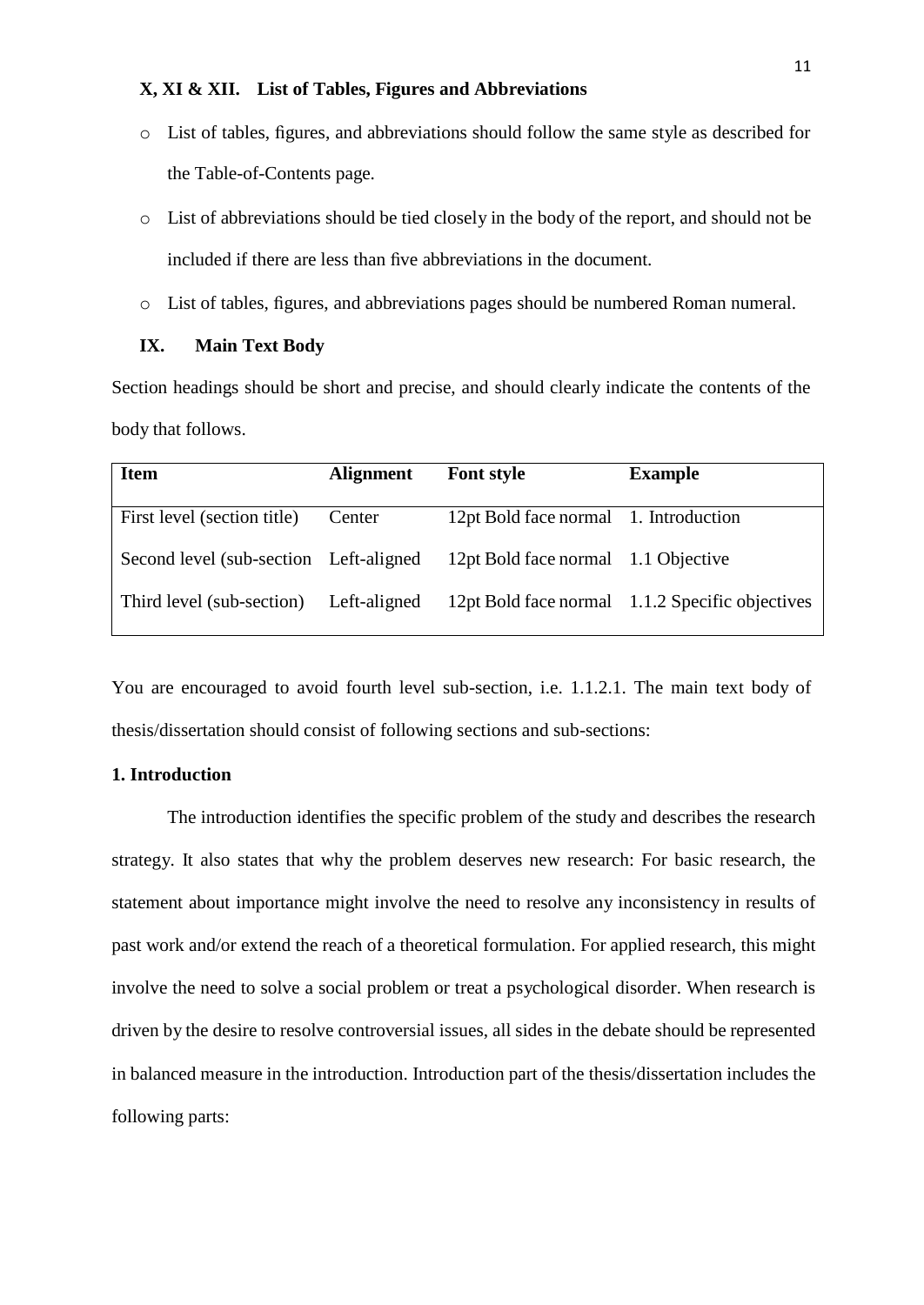#### **1.1 Background of Study:**

The researcher has to provide the background of the topic and linked it with global, regional and local scenarios.

## **1.2 Problem Statement:**

The researcher has to be specific in identifying the problem/issue selected for the research. The researcher needs to stick to his problem identifying the secondary effects concerned with his research problem.

#### **1.3 Significance/Justification of Study:**

The documentation of the significance of the study should among other things address the following questions:

- a) What are the specific, significant, unique/major contributions that the research work will make to the area/body of knowledge?
- b) What will be the practical implications/use of the results/outcome?
- c) How will the results/outcome of the study be implemented, including a statement on its possible impact and on what innovations will come about through its implementation (if any)?
- d) What areas/directions of further/subsequent research work are likely to arise from the expected outcome/findings or results of the research study?
- e) What will be improved or changed as a result of the research work?

### **1.4 Objectives of Study/Research Questions**:

The objectives/questions of the study indicate the major aspects of the study to be undertaken. The objectives of the study to be achieved should be clearly mentioned and should be itemized.

## **1.5 Limitation of Study:**

The researcher has to identify the limitation of his/her research study if applicable.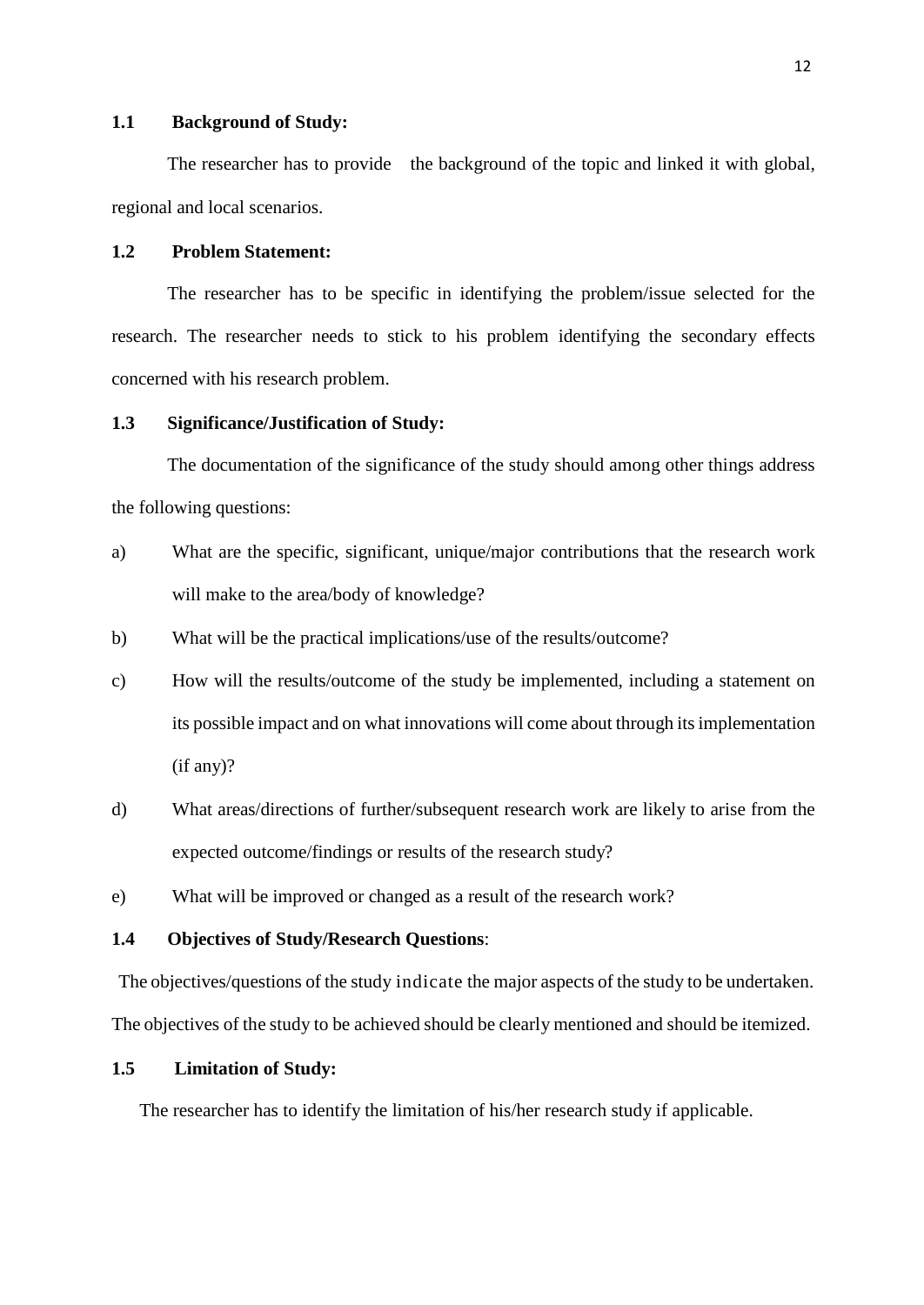#### **2.0 Literature Review**

A review of the relevant literature is another very important part of the thesis/dissertation, showing the work done previously in the area of proposed research is essential to plan further research effectively and in a proper way. The information given in the review should be supported by references.

A scholarly description of earlier work in the introduction provides a summary of the most recent directly related work and recognizes the priority of the work of others. Citation of and specific relevant earlier works are signs of scholarly responsibility and is essential to avoid the plagiarism. In the description of relevant same time, cite and reference only works pertinent to the specific issue and not those that are of only tangential or general significance. When summarizing earlier works, avoid nonessential details; instead, emphasize pertinent findings, relevant methodological issues, and major conclusions.

- a) Refer the reader to general surveys or research syntheses of the topic if they are available.
- b) Demonstrate the logical continuity between previous and present work.
- c) Develop the problem with enough breadth and clarity to make it generally understood by as wide a professional audience as possible.

#### **2.1 Theoretical/Conceptual Framework (If Applicable):**

A Theoretical Framework /Conceptual Framework is a visual representation (or figure).It should include the dependent variable and the independent variable, and in case of moderating and intervening variables, include them too in model. This is the precise meaning that the variables or factors will have in your study and not the broader meanings that might be apparent in the literature review. Discuss the dependent variable in relation to each independent variable and in case of mediating and intervening variable presence, you might discuss how the mediating and intervening variables impact both the dependent and independent variables.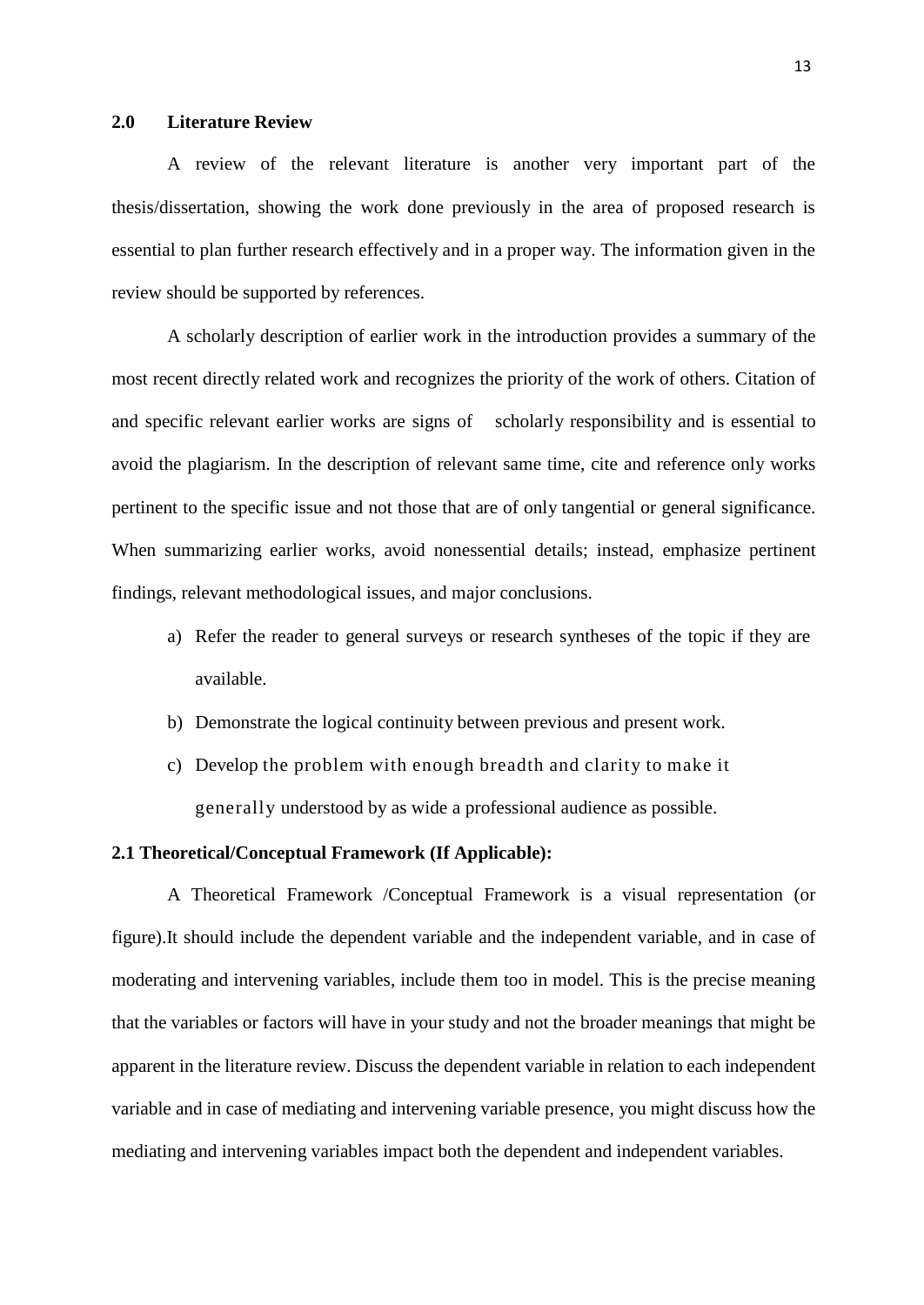#### **2.2 Hypotheses (if applicable):**

Hypotheses must be formulated in light of the research questions and objectives of the study , which are to be tested for possible acceptance or rejection .

#### **3.0 Research Methodology**

The Methodology section is very important because it documents how you plan to tackle your research problem. Describe the research that whether it is Exploratory, Descriptive, Causal or a Case study or other method. Depending on the nature and the underlying methodological approach which has been adopted for the research, the followings may be documented in this section:

#### **3.1 Research Design:**

- Indicate which research design has been adopted/used (if any) & is the research quantitative or qualitative in nature in terms of the methodology?
- Discuss and justify your choice of research method
- Highlight and discuss the relevance of the adopted method to your study
- Describe how the adopted method is applied

#### **3.2 Data Collection & Variables of Study:**

In this section discuss the data set, its collection, and the variables that will be used from that data set in your research study. Clearly indicate whether you are going to use primary or secondary data. Also Indicate what does primary or secondary data mean (i.e. provide a theoretical. Secondary data might include documents, books, journals, periodicals, abstracts, directories, research reports, conference papers, market reports, annual reports, internal records of organization, newspapers & magazines, media, or other data sources and how you will determine which to include in the study. On the other hand, primary data sources might be surveys, interviews, observations and other sources.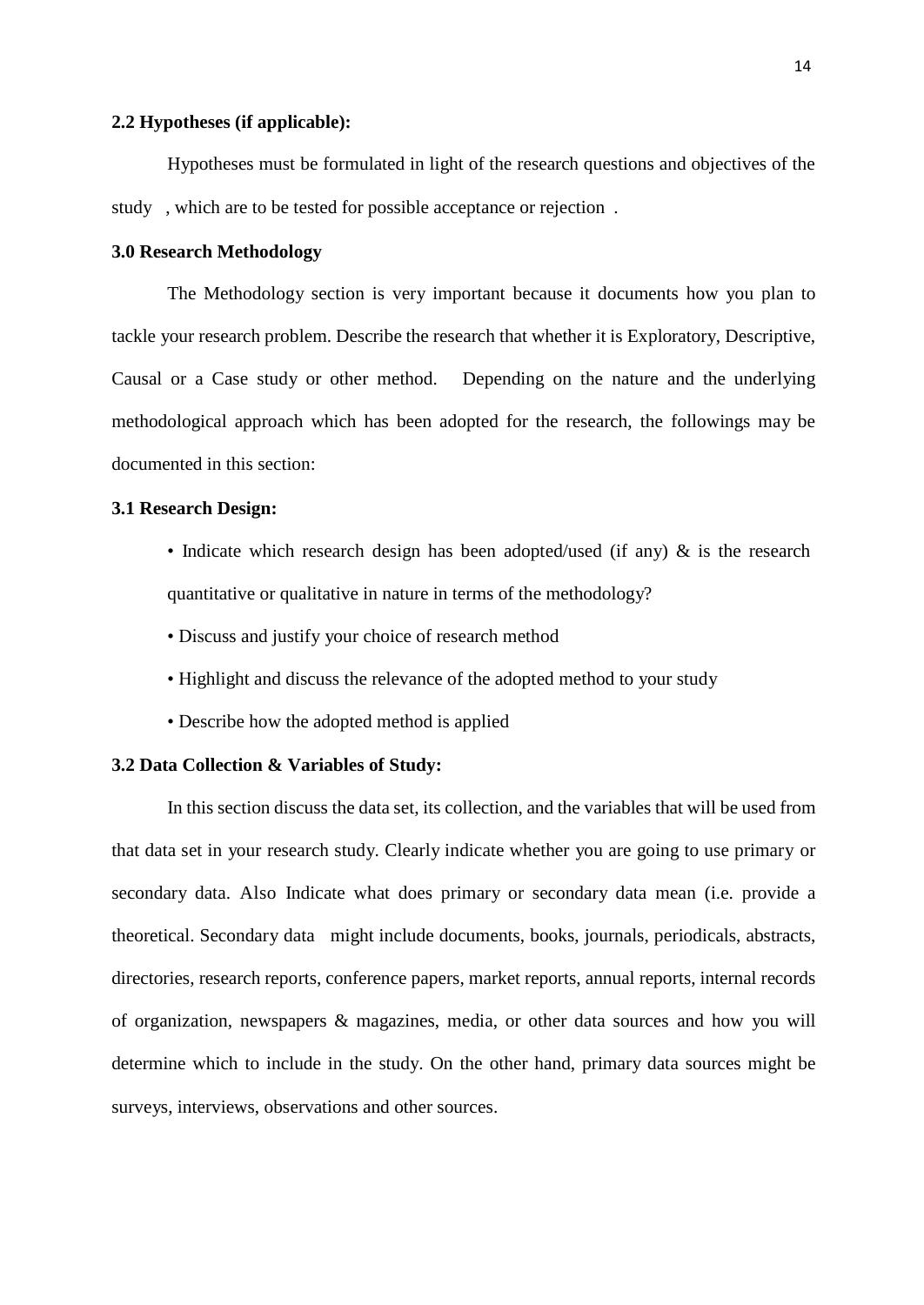#### **3.3 Sampling:**

Sampling allows you to make conclusion about the research units you are studying by selecting the units that are the representative of the population. Your selected units from the population represent the sampling frame. In addition, identify clearly the approaches or method of the sampling to be used in the research study.

## **3.4 Research Analysis Tools:**

- Which techniques, tools/instruments, approaches etc. have been adopted and used to develop/produce, present/demonstrate the expected results of the research.
- Highlight and discuss the relevance of these techniques /tools / instruments /approaches to your study.
- Describe how these techniques/tools/ instruments or approaches have been applied or used.
- Mention the facilities/equipment's available in the concerned Department, Center, and Institute or required from any other source.

### **4. Results and Discussion**

In this section the scholar has to present his/her results and make some discussion to justify the results and its relevancy with his/her study objectives.

## **5. Conclusion and Recommendations**

In this section scholar has to summarize the thesis/dissertation. Produce results in a compact way and make some conclusion from the results and analysis of the thesis/dissertation.

#### **X. References**

The title of references should be center aligned, bold face, 12pt time new Roman. This section should include all relevant references cited in the document. Only references cited in the text are to be included in the reference list. The students should use APA 6<sup>th</sup> manual for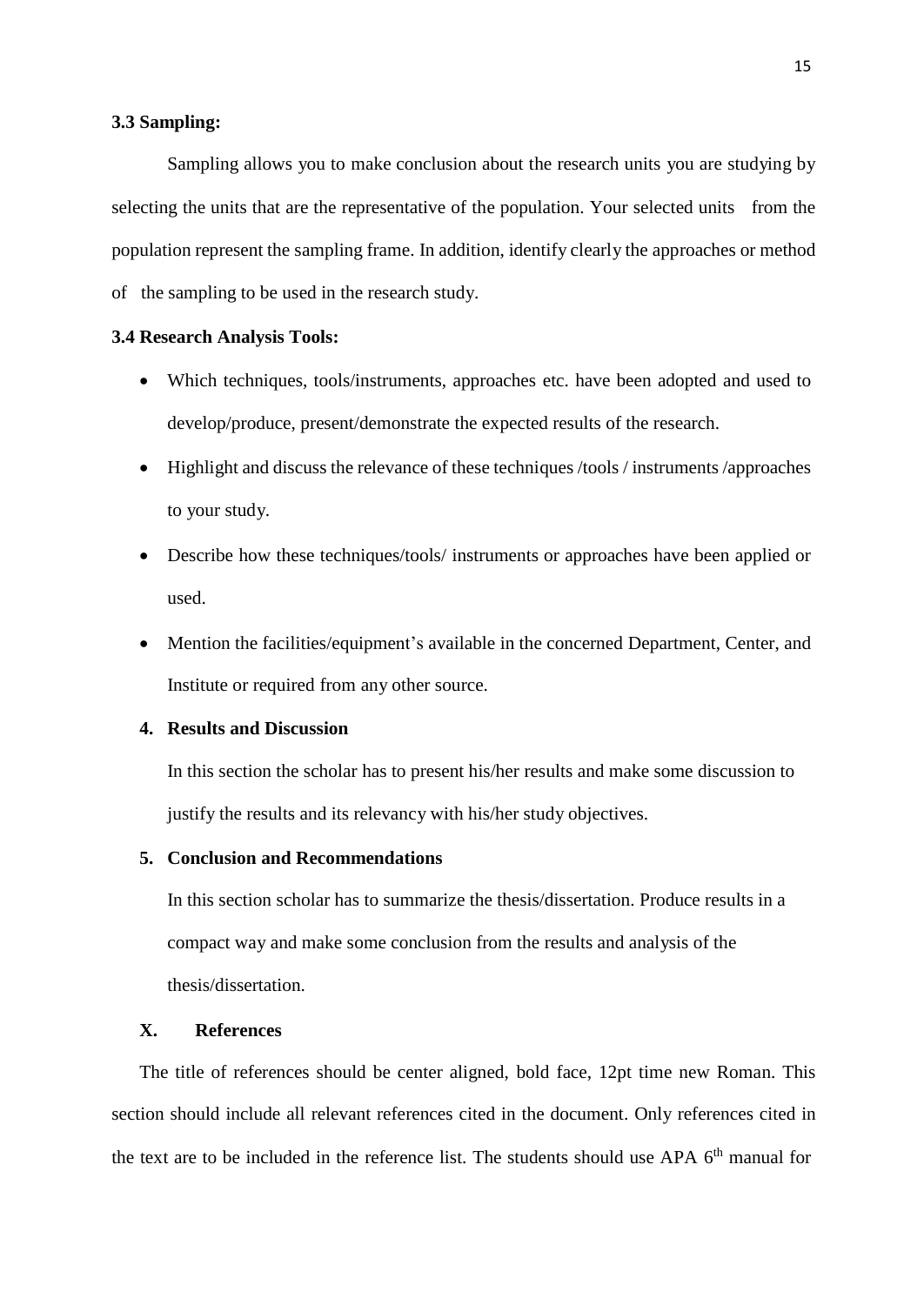citation. Following are some examples provided on how to cite a study using APA 6<sup>th</sup> manual in text and references section. Furthermore, any source not mentioned below please refer to  $APA$  6<sup>th</sup> manual for help.

## **How to cite a study in APA**

#### **a) In text citation**

APA style has a series of important rules on using author names as part of the author-date system. There are additional rules for citing indirect sources, electronic sources, and sources without page numbers.

#### **Citing an Author or Authors**

**A Work by two Authors:** Name both authors in the signal phrase or in the parentheses each time you cite the work. Use the word "and" between the authors' names within the text and use the ampersand in the parentheses.

Research by Wegener and Petty (1994) supports...

(Wegener & Petty, 1994)

**A Work by Three to Five Authors:** List all the authors in the signal phrase or in parentheses the first time you cite the source. Use the word "and" between the authors' names within the text and use the ampersand in the parentheses.

(Kernis, Cornell, Sun, Berry, & Harlow, 1993)

In subsequent citations, only use the first author's last name followed by "et al." in the signal phrase or in parentheses.

(Kernis et al., 1993)

In *et al.*, *et* should not be followed by a period.

**Six or More Authors:** Use the first author's name followed by et al. in the signal phrase or in parentheses.

Harris et al. (2001) argued... (Harris et al., 2001)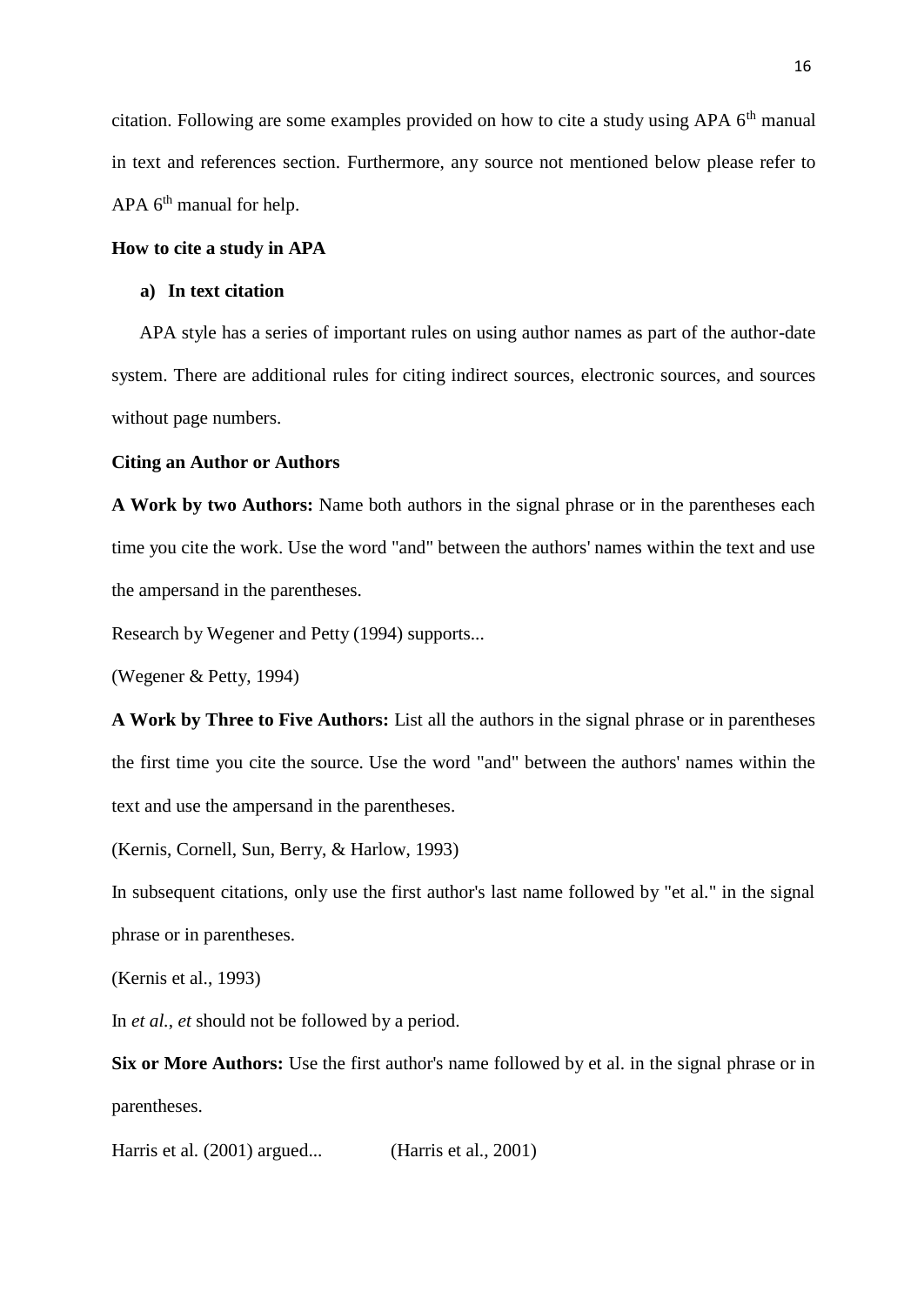**Unknown Author:** If the work does not have an author, cite the source by its title in the signal phrase or use the first word or two in the parentheses. Titles of books and reports are italicized or underlined; titles of articles, chapters, and web pages are in quotation marks.

A similar study was done of students learning to format research papers ("Using APA," 2001).

**Note**: In the rare case the "Anonymous" is used for the author, treat it as the author's name (Anonymous, 2001). In the reference list, use the name Anonymous as the author.

**Organization as an Author:** If the author is an organization or a government agency, mention the organization in the signal phrase or in the parenthetical citation the first time you cite the source.

According to the American Psychological Association (2000),...

If the organization has a well-known abbreviation, include the abbreviation in brackets the first time the source is cited and then use only the abbreviation in later citations.

First citation: (Mothers Against Drunk Driving [MADD], 2000)

Second citation: (MADD, 2000)

**Two or More Works in the Same Parentheses:** When your parenthetical citation includes two or more works, order them the same way they appear in the reference list (viz., alphabetically), separated by a semi-colon.

(Berndt, 2002; Harlow, 1983)

**Authors With the Same Last Name:** To prevent confusion, use first initials with the last names.

(E. Johnson, 2001; L. Johnson, 1998)

**Two or More Works by the Same Author in the Same Year:** If you have two sources by the same author in the same year, use lower-case letters (a, b, c) with the year to order the entries in the reference list. Use the lower-case letters with the year in the in-text citation.

Research by Berndt (1981a) illustrated that...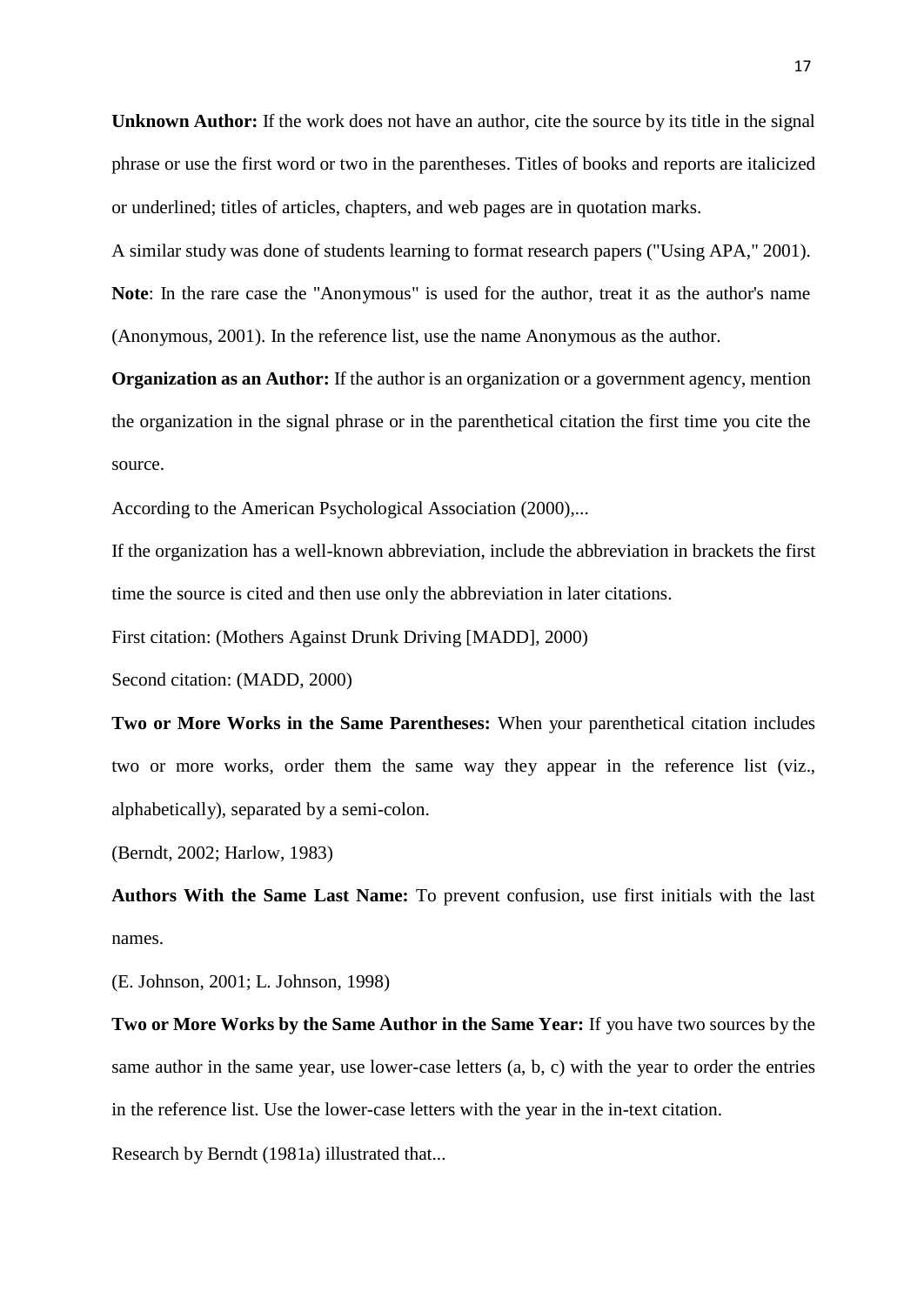**Introductions, Prefaces, Forewords and Afterwords:** When citing an Introduction, Preface, Foreword, or after words in-text, cite the appropriate author and year as usual.

(Funk & Kolln, 1992)

**Personal Communication:** For interviews, letters, e-mails, and other person-to-person communication, cite the communicator's name, the fact that it was personal communication, and the date of the communication. Do not include personal communication in the reference list.

(E. Robbins, personal communication, January 4, 2001).

A. P. Smith also claimed that many of her students had difficulties with APA style (personal communication, November 3, 2002).

#### **Citing Indirect Sources**

If you use a source that was cited in another source, name the original source in your signal phrase. List the secondary source in your reference list and include the secondary source in the parentheses.

Johnson argued that... (as cited in Smith, 2003, p. 02).

**Note:** When citing material in parentheses, set off the citation with a comma, as above. Also, try to locate the original material and cite the original source.

## **Electronic Sources**

If possible, cite an electronic document the same as any other document by using the authordate style.

Kenneth (2000) explained...

**Unknown Author and Unknown Date:** If no author or date is given, use the title in your signal phrase or the first word or two of the title in the parentheses and use the abbreviation "n.d." (for "no date").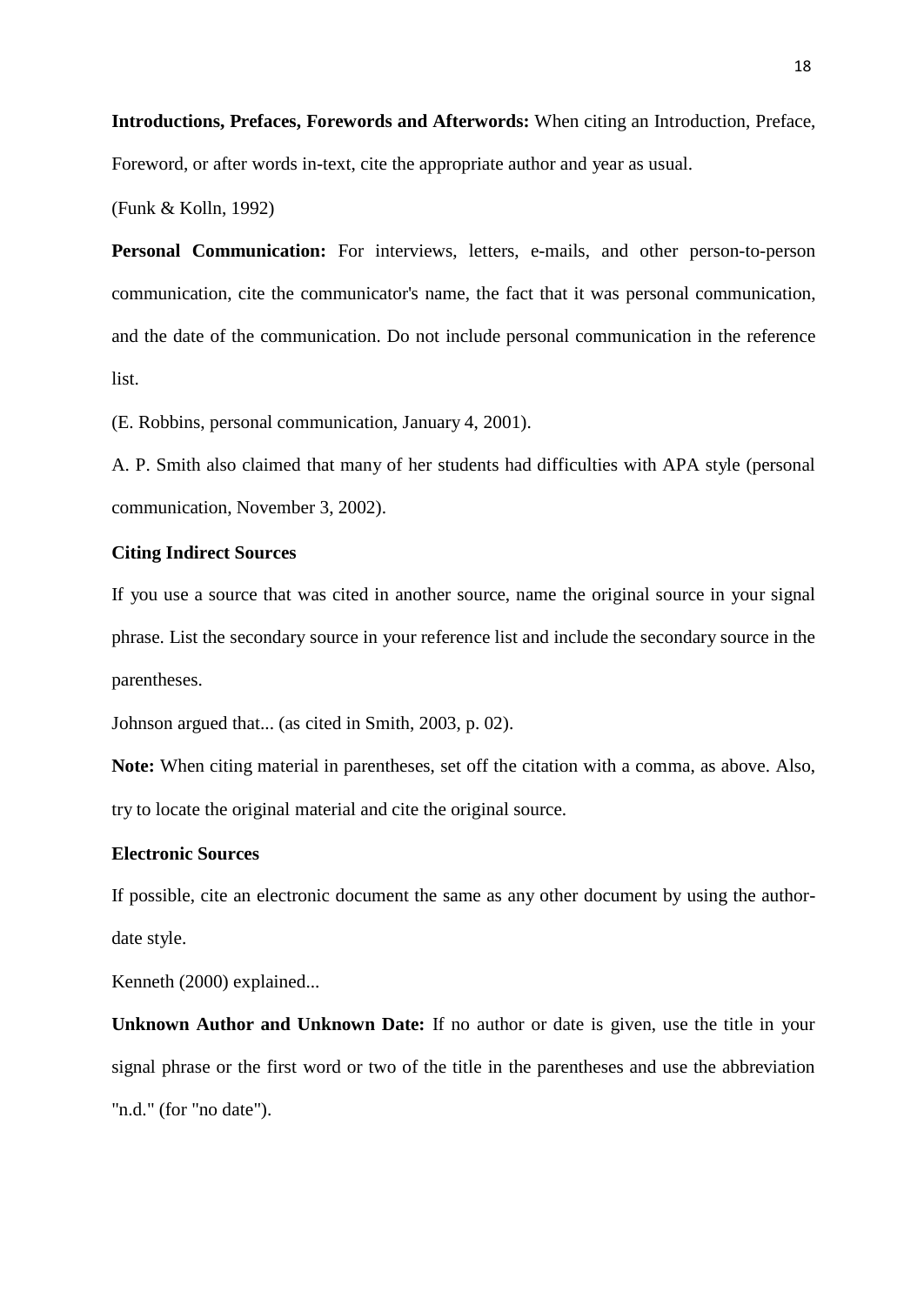Another study of students and research decisions discovered that students succeeded with tutoring ("Tutoring and APA," n.d.).

#### **Sources without Page Numbers**

When an electronic source lacks page numbers, you should try to include information that will help readers find the passage being cited. When an electronic document has numbered paragraphs, use the abbreviation "para." followed by the paragraph number (Hall, 2001, para. 5). If the paragraphs are not numbered and the document includes headings, provide the appropriate heading and specify the paragraph under that heading. Note that in some electronic sources, like Web pages, people can use the Find function in their browser to locate any passages you cite.

According to Smith (1997), (Mind over Matter section, para. 6).

#### **b) Full citation in references of bibliography**

All reference should be arranged in alphabetical order. APA style dictates that authors are named last name followed by initials; publication year goes between parentheses, followed by a period. The title of the article is in sentence-case, meaning only the first word and proper nouns in the title are capitalized. The periodical title is run in title case, and is followed by the volume number which, with the title, is also italicized. If a DOI has been assigned to the article that you are using, you should include this after the page numbers for the article. If no DOI has been assigned and you are accessing the periodical online, use the URL of the website from which you are retrieving the periodical.

Author, A. A., Author, B. B., & Author, C. C. (Year). Title of article. *Title of Periodical, volume number* (issue number), pag[es. http://dx.doi.org/xx.xxx/yyyyy](http://dx.doi.org/xx.xxx/)

#### **Article in Journal Paginated by Volume**

Journals that are paginated by volume begin with page one in issue one, and continue numbering issue two where issue one ended, etc.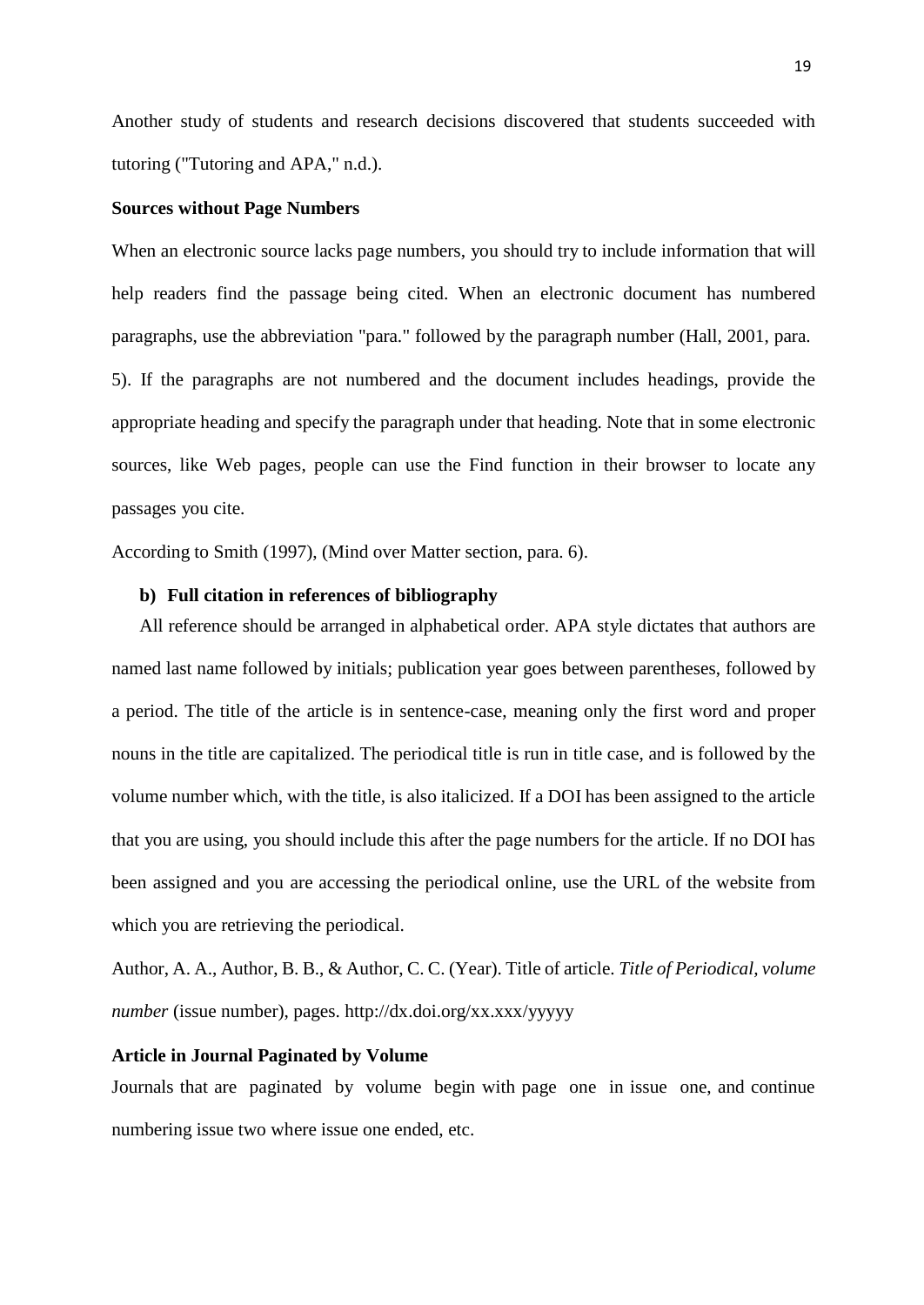Harlow, H. F. (1983). Fundamentals for preparing psychology journal articles. *Journal of Comparative and Physiological Psychology, 55*, 893-896.

#### **Article in Journal Paginated by Issue**

Journals paginated by issue begin with page one every issue; therefore, the issue number gets indicated in parentheses after the volume. The parentheses and issue number are not italicized or underlined.

Scruton, R. (1996). The eclipse of listening. *The New Criterion, 15*(3), 5-13.

#### **Article in a Magazine**

Henry, W. A., III. (1990, April 9). Making the grade in today's schools. *Time, 135*, 28-31.

## **Article in a Newspaper**

Unlike other periodicals, p. or pp. precedes page numbers for a newspaper reference in APA style. Single pages take p., e.g., p. B2; multiple pages take pp., e.g., pp. B2, B4 or pp. C1, C3- C4.

Schultz, S. (2005, December 28). Calls made to strengthen state energy policies. *The Country Today*, pp. 1A, 2A.

**Note**: Because of issues with html coding, the listings below using brackets contain spaces that are not to be used with your listings. Use a space as normal before the brackets, but do not include a space following the bracket.

## **Letter to the Editor**

Moller, G. (2002, August). Ripples versus rumbles [Letter to the editor]. *Scientific American, 287*(2), 12.

#### **Review**

Baumeister, R. F. (1993). Exposing the self-knowledge myth [Review of the book *The selfknower: A hero under control*, by R. A. Wicklund & M. Eckert]. *Contemporary Psychology, 38*, 466-467.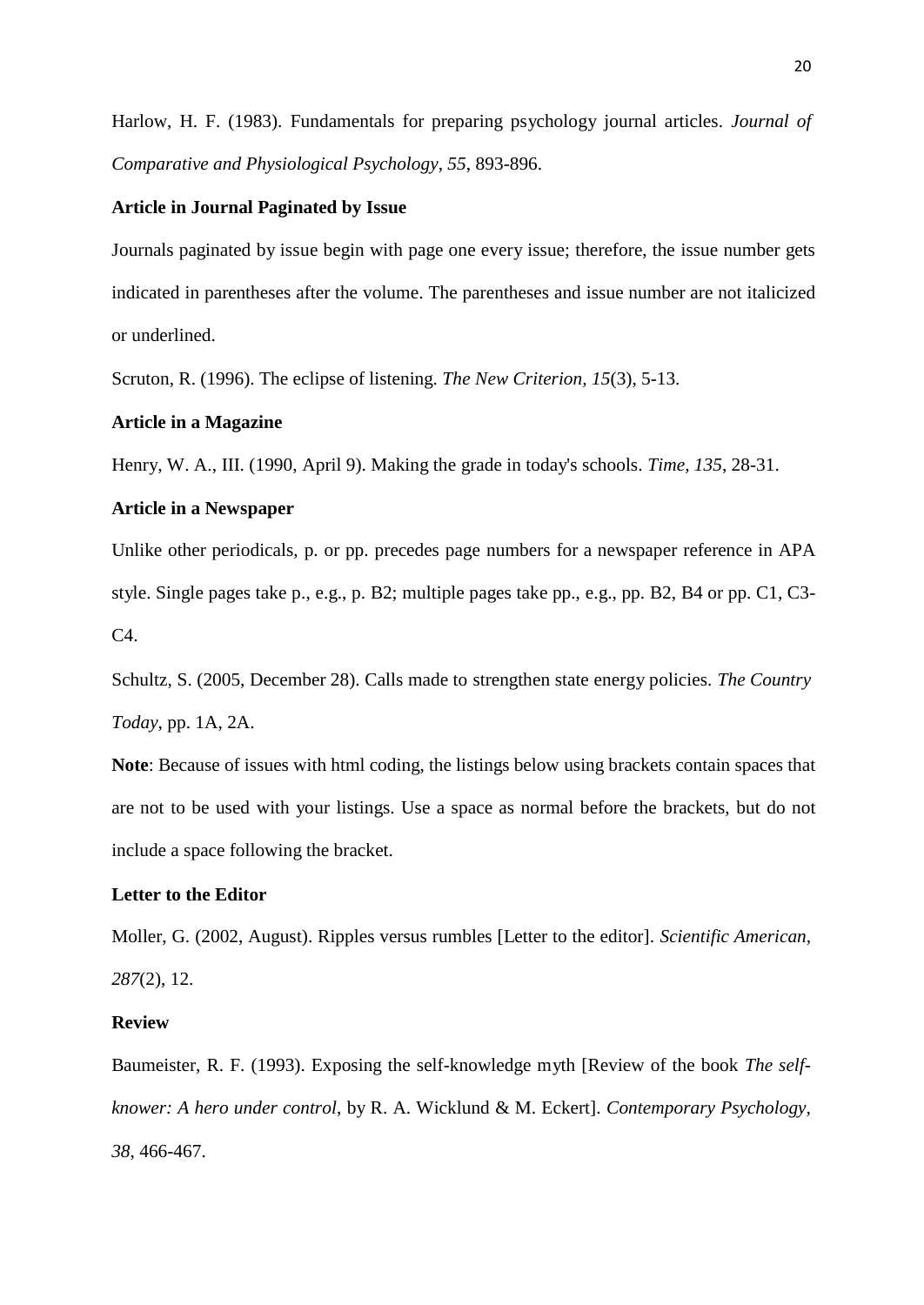#### **XI. Appendices**

The title of appendices should be center aligned, bold face, 12pt time new Roman. This section should include all relevant materials which support the document written. Appendices should be assigned alphabets, like appendix-A. Appendix-A.1. Appendix-B.2 etc. All included appendices should be coated in the text body of thesis/dissertation.

## **C. Documents description and specification**

#### **1. Tables, Figures and Equation**

All Tables, figures, and equations in the document should be center aligned, and numbered at chapter level. For example, first table in the second chapter should be numbered as "Table 2.1", and first figure of the second chapter should be numbered as "Figure 2.1".

Tables, figures, and equations should be placed as close as possible to the text where they are referred or discussed. Each figure, table and equation that is inserted in the document should be discussed in the text, and should be referenced as (for example) "We have summarized our test cases in Table 4.1."

#### **2. Captions and Citation**

#### **2.1 Caption**

Captions of tables are required to be left aligned, and on the top of the respective table. Captions of figures are required to be left aligned, and should be below the respective figure.

#### **2.2 Citation**

If you are using a figure, or table from some other sources such as published article and book, you should cite it in the footnote of the respective object, and should be listed in the references section.